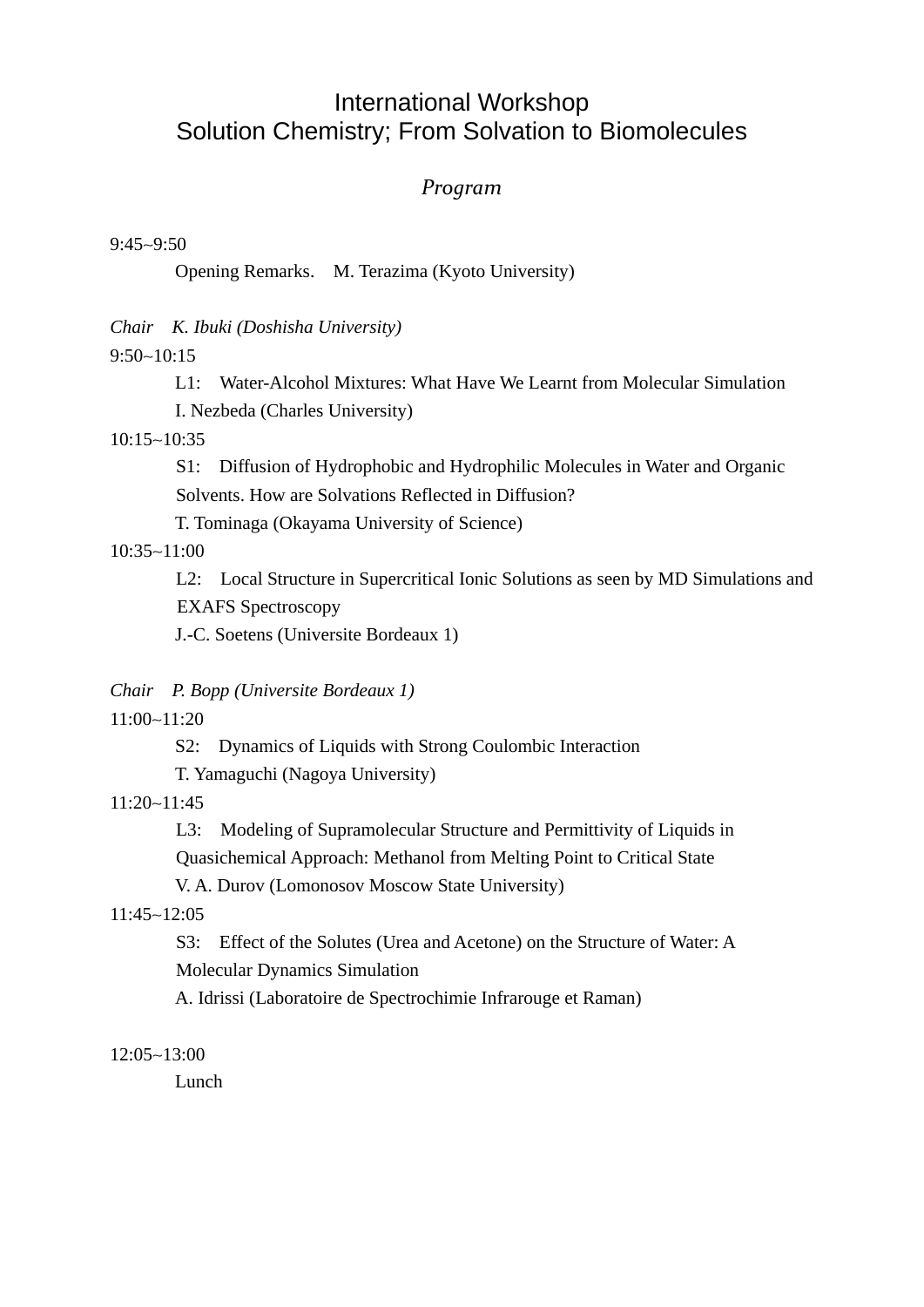*Chair H. Sato (Kyoto University)* 

13:00∼13:25

 L4: The Raman Noncoincidence Effect of the S=O Stretching Mode of Neat Liquid Dimethyl Sulfoxide

M. Musso (University of Salzburge)

## 13:25∼13:45

S4: Time-Domain Theoretical Analysis of the IR, Polarized Raman, and 2D-IR Spectra of Peptide Chains in Aqueous Solution

H. Torii (Shizuoka University)

## 13:45∼14:10

 L5: Association and Clusterization Phenomena in Electrolyte Solutions: Statistical Mechanical Modeling

M. F. Holovko (Ukraine Institute for Condensed Matter Physics)

## 14:10∼14:30

S5: Ultrafast Vibrational Dynamics of Small Ions in Solution Studied by Nonlinear Infrared Spectroscopy

K. Ohta (Kobe University)

## 14:30∼15:00

Coffee Break

#### *Chair M. Terazima (Kyoto University)*

15:00∼15:25

- L6: On Microscopic Interpretation of Volumetric Data
- T. V. Chalikian (University of Toronto)

#### 15:25∼15:45

S6: Molecular Recognition Realized by the 3D-RISM Theory

F. Hirata (Institute for Molecular Science)

## 15:45∼16:05

S7: FTIR Spectroscopic Imaging Applied to Atherosclerotic Aorta

F. Palombo (Imperial College London)

## 16:05∼16:25

 S8: Application of the 3D-RISM Theory of Molecular Solvation to Protein Aquesous Solution Systems

T. Imai (Ritsumeikan University)

#### 16:25∼16:55

Coffee Break